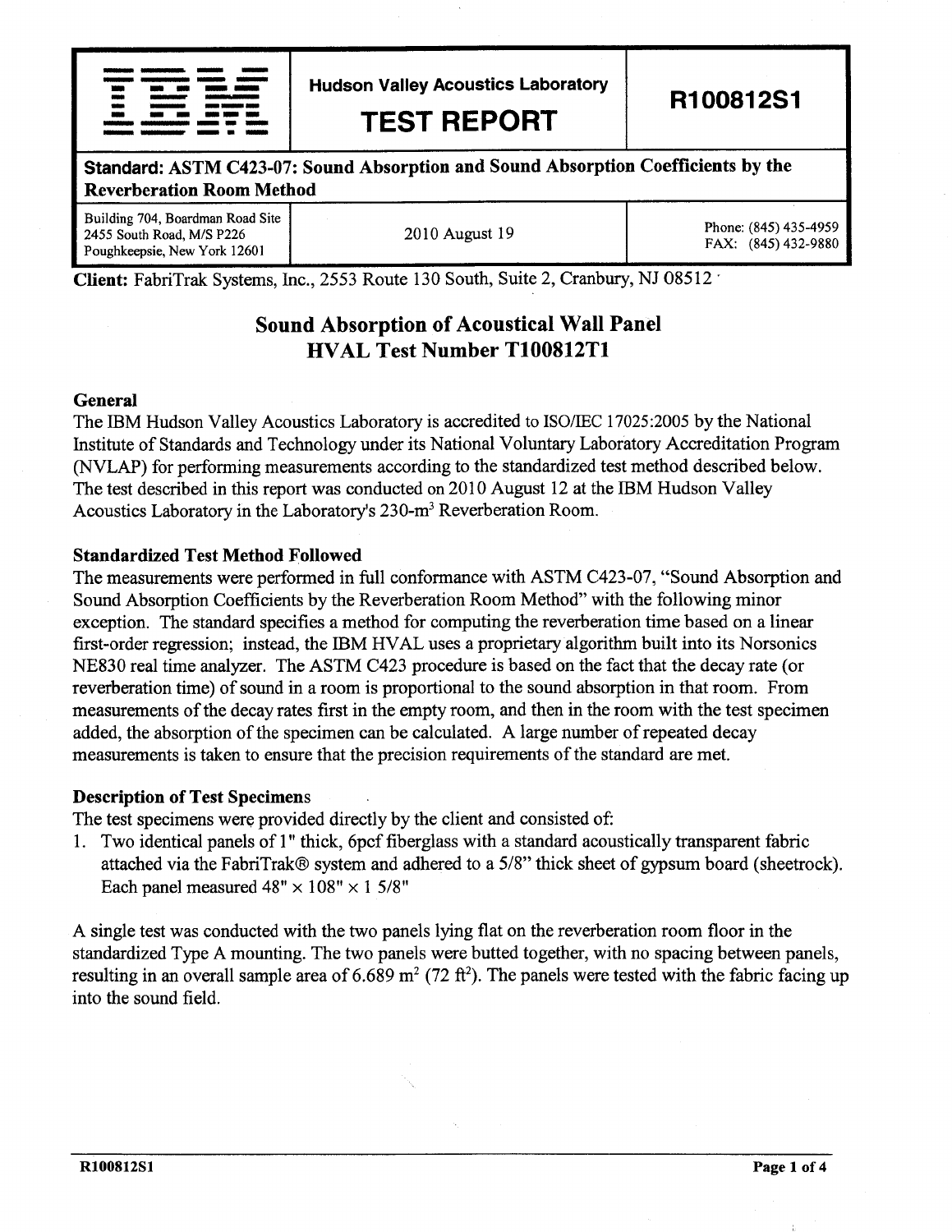|     | ing and an international contribution and an international |  |
|-----|------------------------------------------------------------|--|
|     | ويستقلن ويسي وينفس وينفسن وينفس                            |  |
|     |                                                            |  |
|     | thing advertising the community of the continuum.          |  |
|     |                                                            |  |
| . . |                                                            |  |
|     | <u> Tanzanismum www. 1999 (1999 – 1999)</u>                |  |
|     |                                                            |  |

Hudson Valley Acoustics Laboratory

TEST REPORT

R100812S1

**Standard: ASTM C423-07: Sound Absorption and Sound Absorption Coefficients by the** -a Reverberation Room Method

Building 704, Boardman Road Site 2455 South Road, M/S P226 Poughkeepsie, New York 12601 2010 August 19 Phone: (845) 435-4959

FAX: (845) 432-9880

### Acoustical Data

The results are given in terms of sound absorption coefficients along with the computed values of the Sound Absorption Average, SAA, and the Noise Reduction Coefficient, NRC, as required by C423. For all the specimens tested here, the resuits are tabulated in Table I for the required 18 one-third octave-band test frequencies from 100 Hz through 5000 Hz.

A detailed record of the test conditions and results, and a complete description of the laboratory and measurement procedures are on file at the IBM Hudson Valley Acoustics Laboratory.

Submitted and Approved by

Matthew A. Nobile Technical Director IBM Hudson Valley Acoustics Laboratory



Accredited to ISO/IEC 17025:2005 by the National Voluntary Laboratory Accreditation Program for the specific scope of accreditation under Lab Code 100323-0.

The results reported here relate only to the specific items tested. This report shall not be reproduced, except in full, without the written approval of the IBM Hudson Valley Acoustics Laboratory. The issuance of this report shall not be used by the client to claim product endorsement by NVLAP, NIST or any agency of the U.S. Government.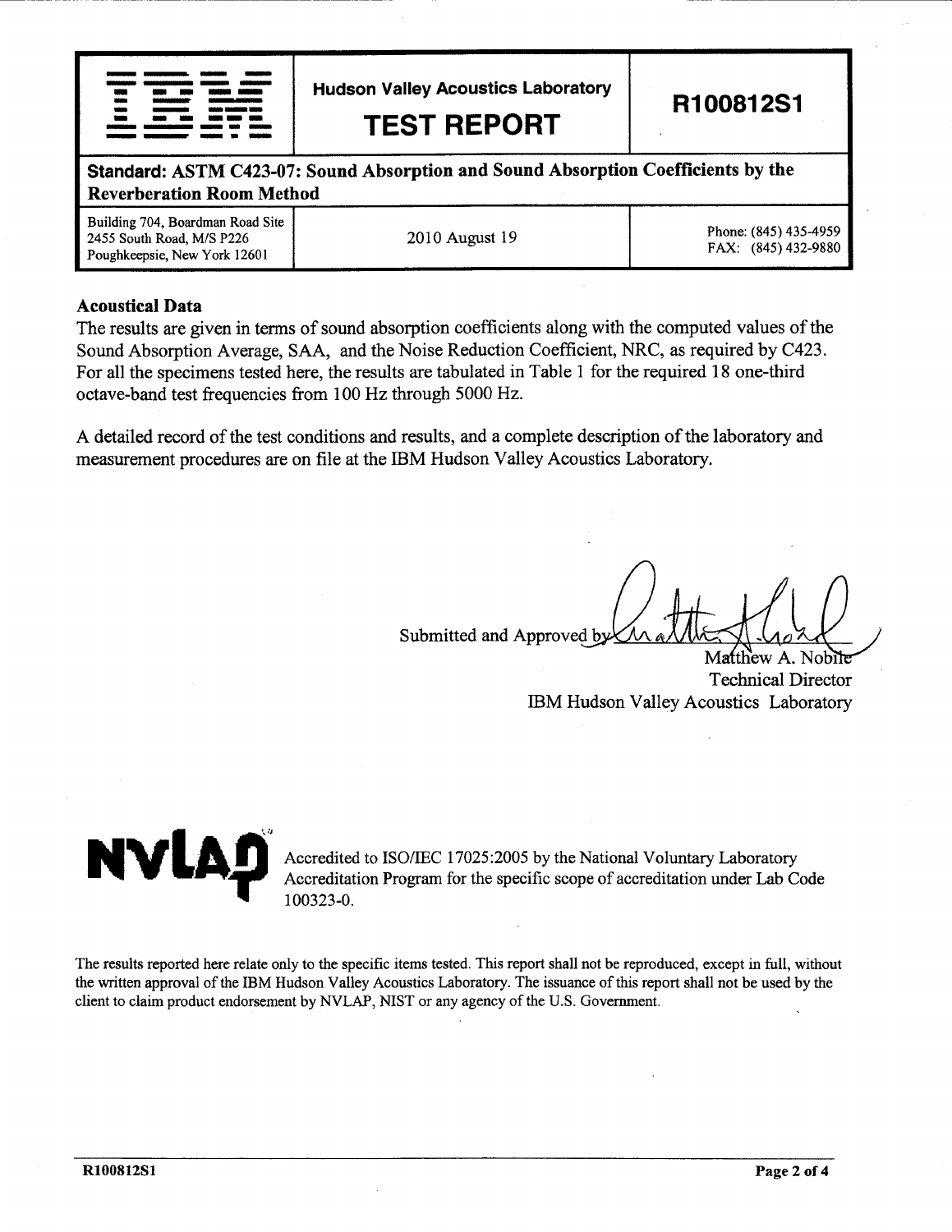| <b>Hudson Valley Acoustics Laboratory</b><br><b>TEST REPORT</b>                                                       |                | R100812S1                                    |  |  |
|-----------------------------------------------------------------------------------------------------------------------|----------------|----------------------------------------------|--|--|
| Standard: ASTM C423-07: Sound Absorption and Sound Absorption Coefficients by the<br><b>Reverberation Room Method</b> |                |                                              |  |  |
| Building 704, Boardman Road Site<br>2455 South Road, M/S P226<br>Poughkeepsie, New York 12601                         | 2010 August 19 | Phone: (845) 435-4959<br>FAX: (845) 432-9880 |  |  |

# Table 1. Measured one-third octave band sound absorption coefficients per ASTM C423 and computed values of NRC and SAA.

| <b>Sound Absorption Coefficients</b><br>per ASTM C423 using Type A Mounting |                                                    |  |  |
|-----------------------------------------------------------------------------|----------------------------------------------------|--|--|
| <b>Frequency (Hz)</b>                                                       | <b>Condition B:</b><br>1" fiberglass w/ SAT Fabric |  |  |
| 100                                                                         | 0.12                                               |  |  |
| 125                                                                         | 0.19                                               |  |  |
| 160                                                                         | 0.16                                               |  |  |
| 200                                                                         | 0.29                                               |  |  |
| 250                                                                         | 0.39                                               |  |  |
| 315                                                                         | 0.54                                               |  |  |
| 400                                                                         | 0.83                                               |  |  |
| 500                                                                         | 0.94                                               |  |  |
| 630                                                                         | 0.97                                               |  |  |
| 800                                                                         | 1.02                                               |  |  |
| 1,000                                                                       | 1.02                                               |  |  |
| 1,250                                                                       | 1.02                                               |  |  |
| 1,600                                                                       | 0.98                                               |  |  |
| 2,000                                                                       | 0.95                                               |  |  |
| 2,500                                                                       | 0.92                                               |  |  |
| 3,150                                                                       | 0.91                                               |  |  |
| 4,000                                                                       | 0.89                                               |  |  |
| 5,000                                                                       | 0.89                                               |  |  |
| <b>NRC</b>                                                                  | 0.85                                               |  |  |
| <b>SAA</b>                                                                  | 0.82                                               |  |  |